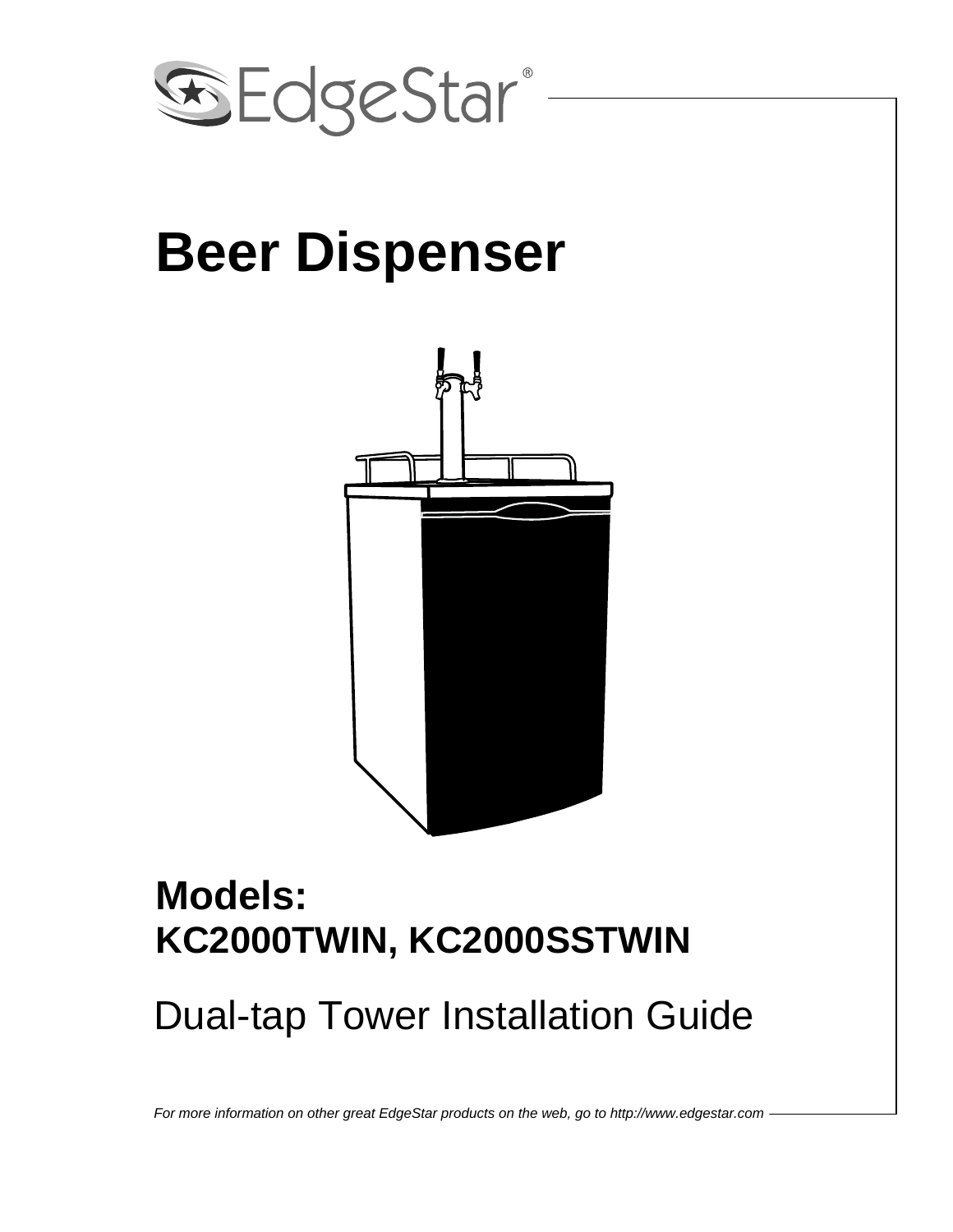#### **Introduction**

Thank you for choosing EdgeStar. This guide is a supplement to the EdgeStar Beer Dispenser Guide for your KC2000TWIN or KC2000SSTWIN EdgeStar Full Size Dual Tap Kegerator & Draft Beer Dispenser. Please follow the EdgeStar Beer Dispenser Guide for step-by-step instructions.

You may download the latest guide at <http://www.edgestar.com/support/>

#### **Parts Identification**



- 1. 3" Double Tower and Gasket
- 2. Singe Gauge Regulator
- 3. Five Pound CO2 Tank with 1 ¾" threads (Supplied empty)
- 4. 2 American Sankey Keg Couplers
- 5. 2 Faucets and 2 Handles
- 6. 2 Four Feet CO2 Hoses (One hose may be precut)
- 7. 5/16" I.D. Tee
- 8. Set of Bolts, Washers, Hex Nuts to secure tower
- 9. 6 Snap Clamps for CO2 Hoses
- 10. Rail (not pictured)
- 11. 4 Caster wheels and 2 washers (not pictured)
- 12. Refrigerator (not pictured)
- 13. Drip Tray

All the pictures in this manual are for reference only. Your unit may be slightly different than the images depicted. Parts included may be subject to change.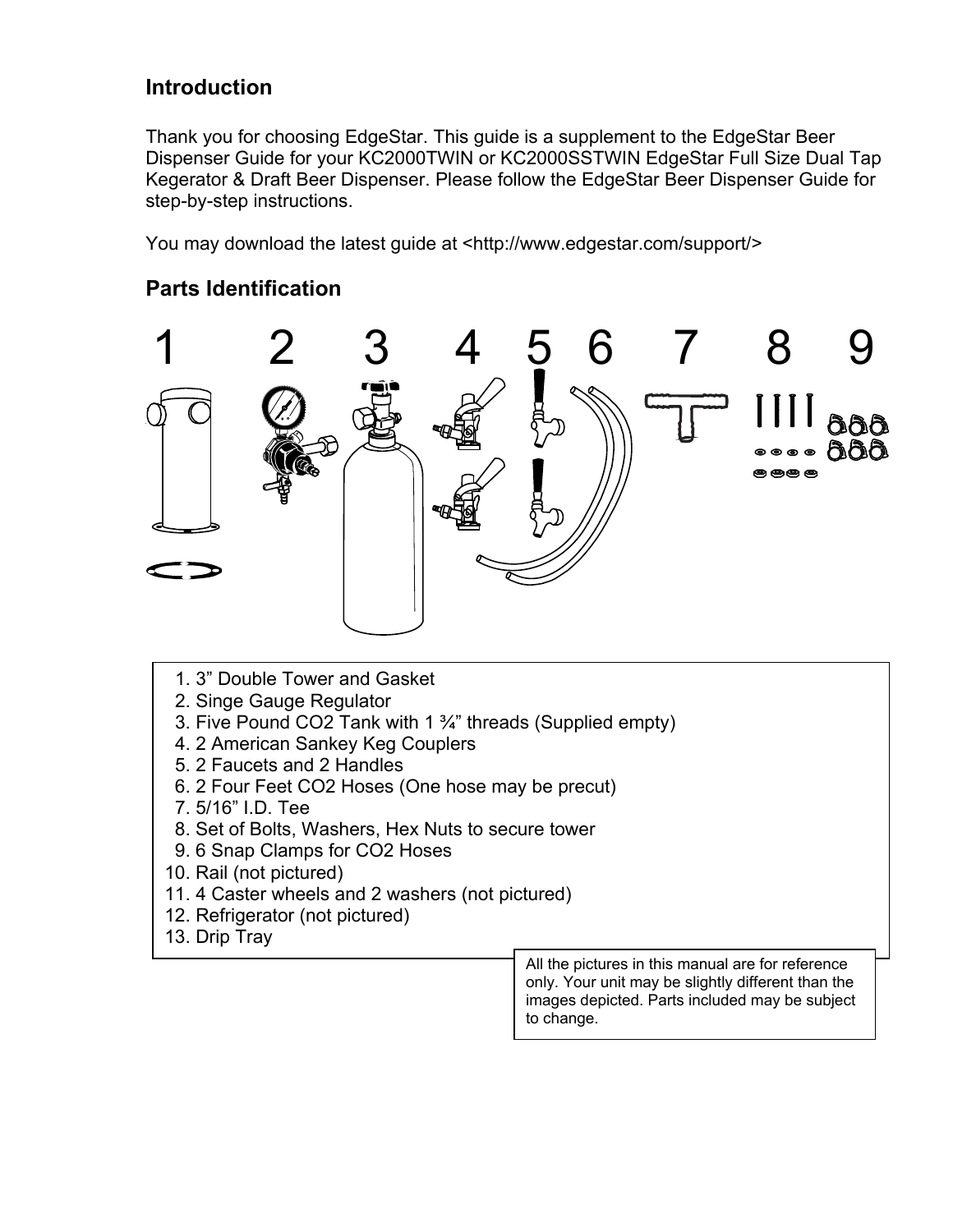### **Quick Overview Diagram**

The image below should give you a visual reference on setting up your Kegerator.